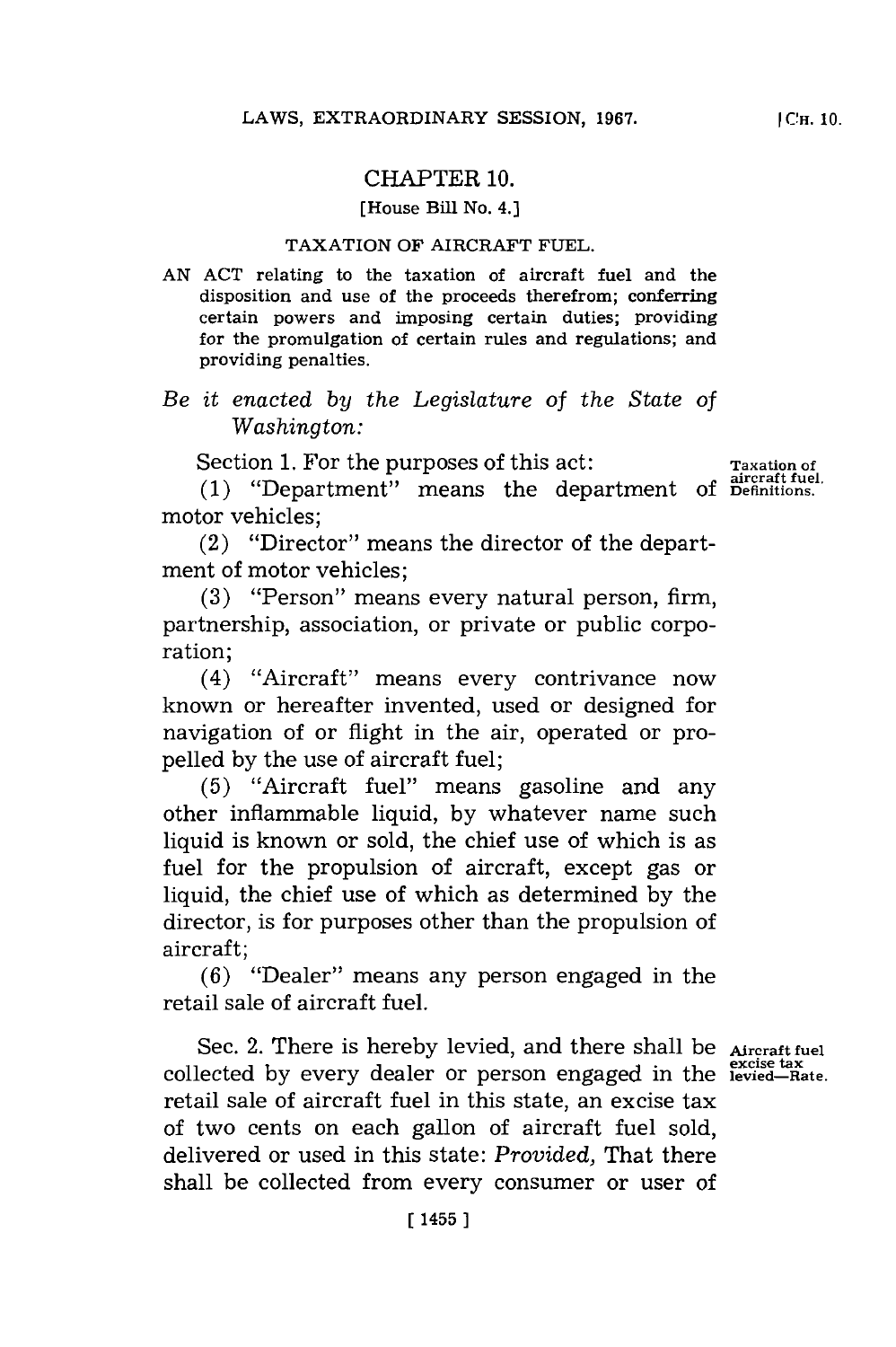OH. **10.]** LAWS, EXTRAORDINARY **SESSION, 1967.**

**Aircraft fuel excise tax.** aircraft fuel either the use tax imposed **by** RCW **82.12.020,** as amended, or the retail sales tax imposed **by** RCW **82.08.020,** as amended, collection procedure to be as prescribed **by** law and/or rule or regulation of the state tax commission. The taxes imposed **by** this chapter shall be collected and paid to the state but once in respect to any aircraft fuel.

**Exemptions.** Sec. **3.** The provision of section 2 of this act imposing the payment of an excise tax of two cents on each gallon of aircraft fuel sold, delivered or used in this state shall not apply to aircraft fuel used for the following purposes: **(1)** The operation of aircraft when such use is **by** any air carrier or supplemental air carrier operating under a certificate of public convenience and necessity under the provisions of the Federal Aviation Act of **1958,** Public Law **85-726,** as amended; (2) the operation of aircraft for testing or experimental purposes; and **(3)** the operation of aircraft when such operation is for the training of crews for purchasers of aircraft: *Provided,* That the director's determination as to a particular activity for which aircraft fuel is used as being an exemption under this section, or otherwise, shall be final.

**Rule and regulations for co 1lection.**

Sec. 4. The director shall **by** rule and regulation adopted as provided in chapter 34.04 RCW (Administrative Procedure Act) set up the necessary administrative procedure for collection **by** the department of the two cents per gallon aircraft fuel excise tax as provided for in section 2 of this act, placing the responsibility of collection of said tax upon every dealer or person engaged in the retail sale of aircraft fuel within the state; he may require the licensing of every dealer or person engaged in such retail sale of aircraft fuel and shall require such a corporate surety bond or security of any dealer or person not otherwise bonded under provisions of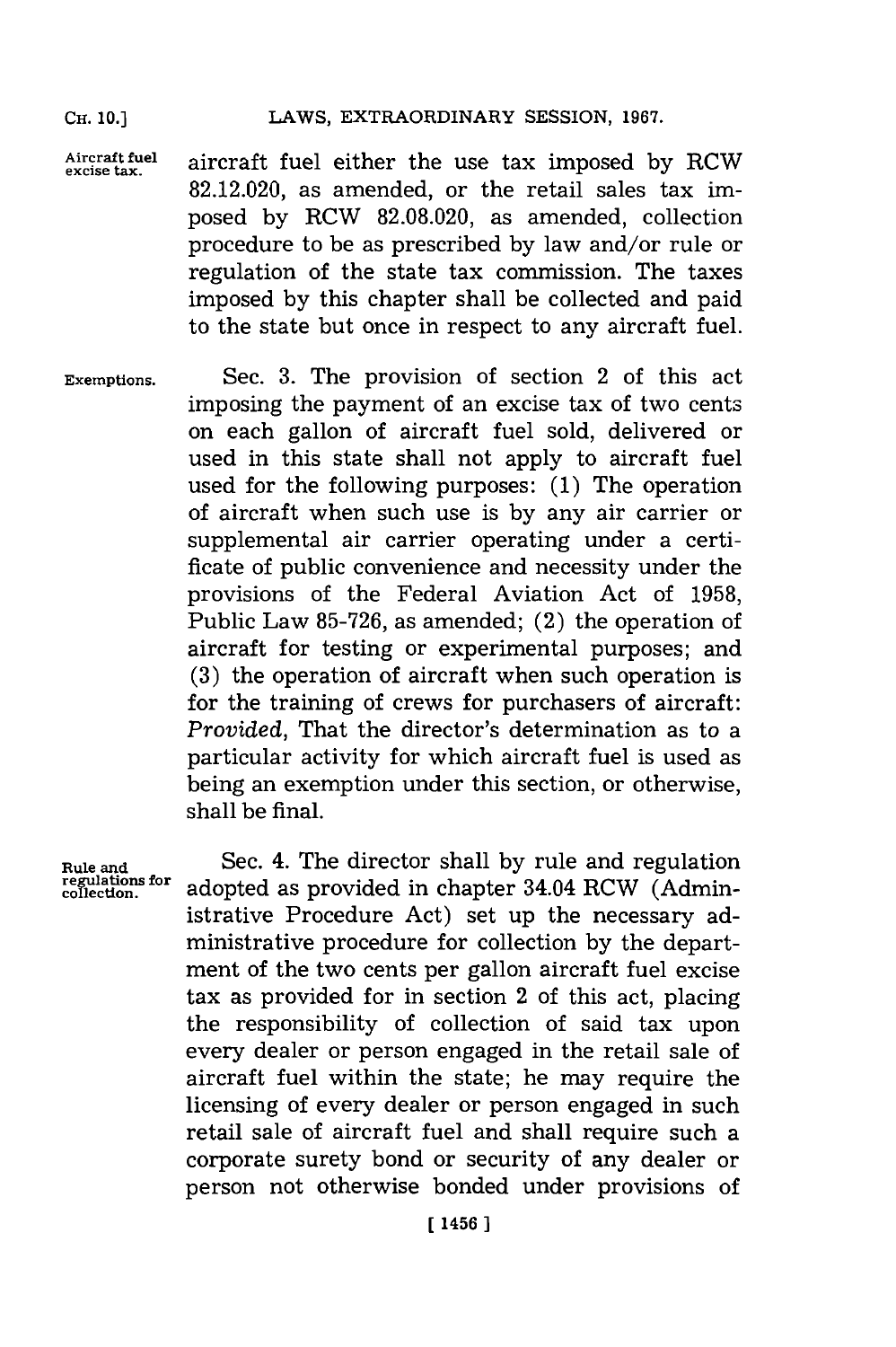chapter **82.36** RCW as is provided for distributors of motor vehicle fuel under ROW **82.36.060;** he shall provide such forms and may require such reports or statements as in his determination shall be necessary for the proper administration of this act. The director may require such records to be kept, and for such periods of time, as deemed necessary for the administration of this act, which records shall be available at all times for the director or his representative who may require a statement under oath as to the contents thereof.

Sec. **5.** Should any dealer fail to file any report or **Failure to file** statement, as shall be required by rule and regula- **Effect**. tion of the director, showing the total number of gallons of aircraft fuel sold, delivered or used **by** a dealer within the state during the preceding calendar month, the director shall proceed forthwith to determine from the best available sources such amount and said determination shall be presumed to be correct for that period, until proved **by** competent evidence to be otherwise. The director shall immediately assess the excise tax in the amount so determined, adding thereto a penalty of ten percent for failure to report. Such penalty shall be cumulative of other penalties herein provided. **All** statements or reports required to be filed with the director as required in this section shall be public records.

Sec. 6. All of the provisions of RCW 82.36.040 Application of relating to time of payment of tax, penalties and interest on delinquent payments and the director's certificate as prima facie evidence shall be applicable to the two cents per gallon aircraft fuel excise tax imposed under section 2 of this act. The provisions of ROW **82.36.110** relating to a lien for taxes, interests or penalties due, shall be applicable to the collection of the two cents per gallon aircraft fuel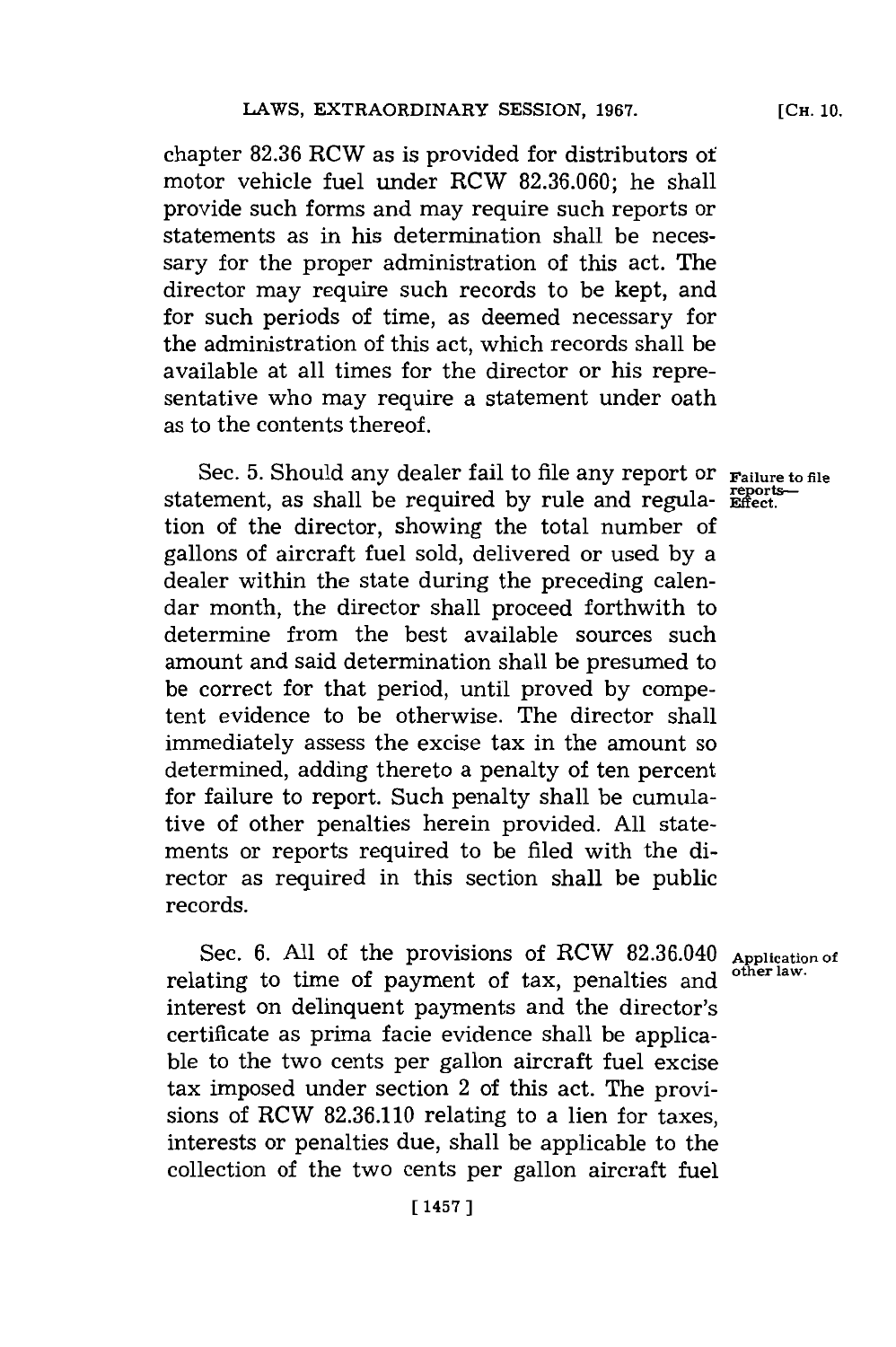### LAWS, EXTRAORDINARY SESSION, 1967.

Aircraft fuel excise tax provided in section 2 of this act, and the provisions of ROW **82.36.120, 82.36.130** and **82.36.140** shall apply to any dealer or person engaged in the retail sale of aircraft fuel with respect to the two cents per gallon aircraft fuel excise tax imposed under section 2 of this act.

**Exemptions.** Sec. **7.** The provisions of section 2 of this act requiring the payment of a two cents per gallon aircraft fuel excise tax on aircraft fuel shall not apply to aircraft fuel imported into the state in interstate or foreign commerce and intended to be sold while in interstate or foreign commerce, nor to aircraft fuel exported from this state, nor to aircraft fuel sold to the armed forces of the United States for export from this state: *Provided,* That exemptions granted under this section shall be null and void unless full conformance is made with the requisite administrative procedure set forth for procuring such exemptions under rules and regulations of the director promulgated under the provisions of this act. Except as provided in section **3** of this act, nothing in this act shall be construed to exempt the state or any political subdivision thereof from the payment of the two cents per gallon aircraft excise fuel tax provided in section 2 of this act. When setting up rules and regulations as provided for in section 4 of this act, the director shall provide for such refund procedure as deemed necessary to carry out the provisions of this act, and full compliance with such provisions shall be essential before receipt of any refund thereunder.

**CH. 10.]**

**Violations-** Sec. **8. Any** person violating any provision of this act or any rule or regulation of the director promulgated hereunder, or making any false statement, or concealing any material fact in any report, statement, record or claim, or who commits any act with intent to avoid payment of the two cents per gallon